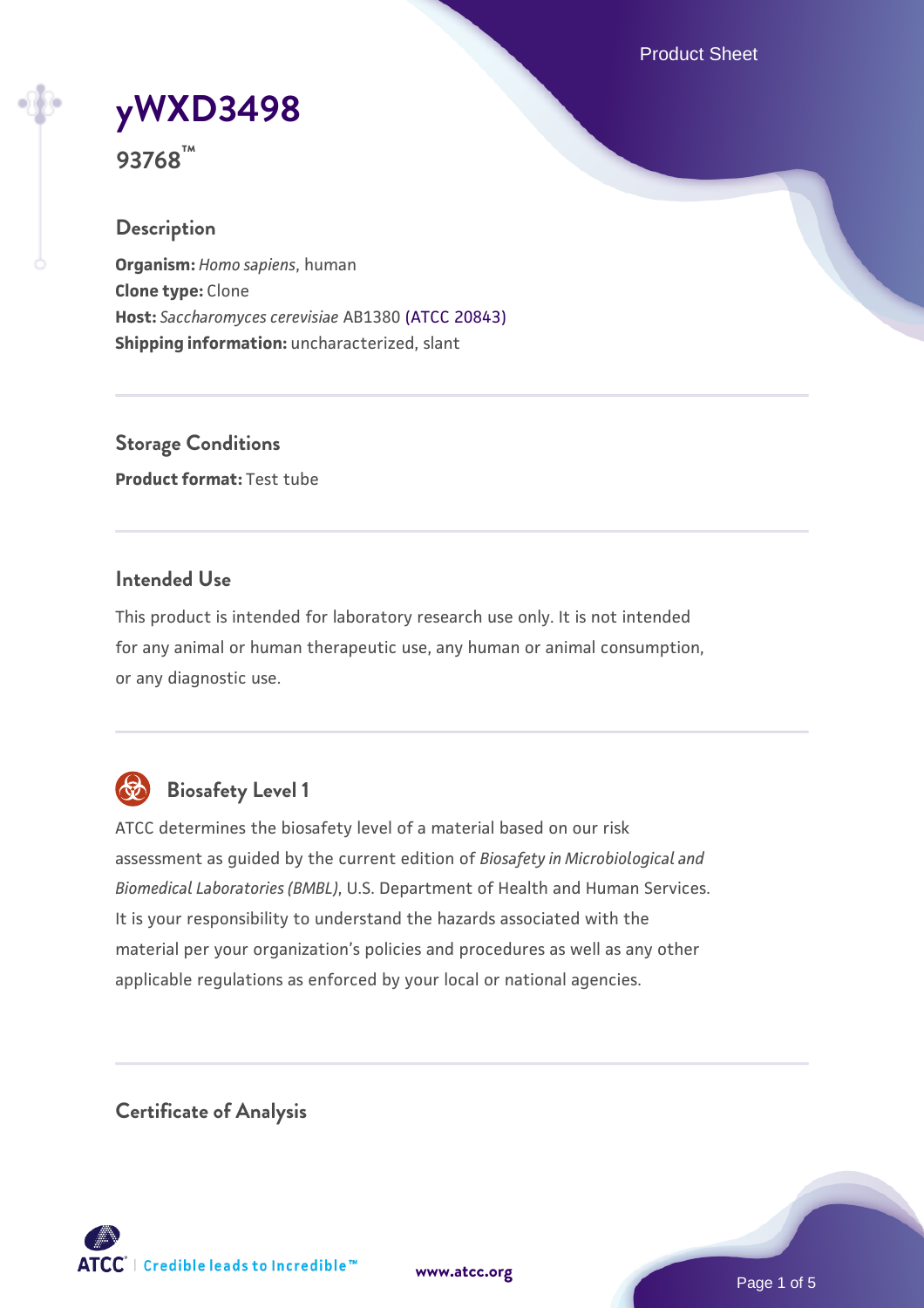## **[yWXD3498](https://www.atcc.org/products/93768)** Product Sheet **93768**

For batch-specific test results, refer to the applicable certificate of analysis that can be found at www.atcc.org.

## **Insert Information**

**Type of DNA:** genomic **Genome:** Homo sapiens **Chromosome:** X X pter-q27.3 **Gene name:** DNA Segment, single copy **Gene product:** DNA Segment, single copy [DXS3167] **Gene symbol:** DXS3167 **Contains complete coding sequence:** Unknown **Insert end:** EcoRI

## **Vector Information**

**Construct size (kb):** 95.0 **Intact vector size:** 11.454 **Vector name:** pYAC4 **Type of vector:** YAC **Host range:** *Saccharomyces cerevisiae*; *Escherichia coli* **Vector information:** other: telomere, 3548-4235 other: telomere, 6012-6699 Cross references: DNA Seq. Acc.: U01086 **Cloning sites:** EcoRI **Markers:** SUP4; HIS3; ampR; URA3; TRP1 **Replicon:** pMB1, 7186-7186; ARS1, 9632-10376

# **Growth Conditions**

**Medium:** 



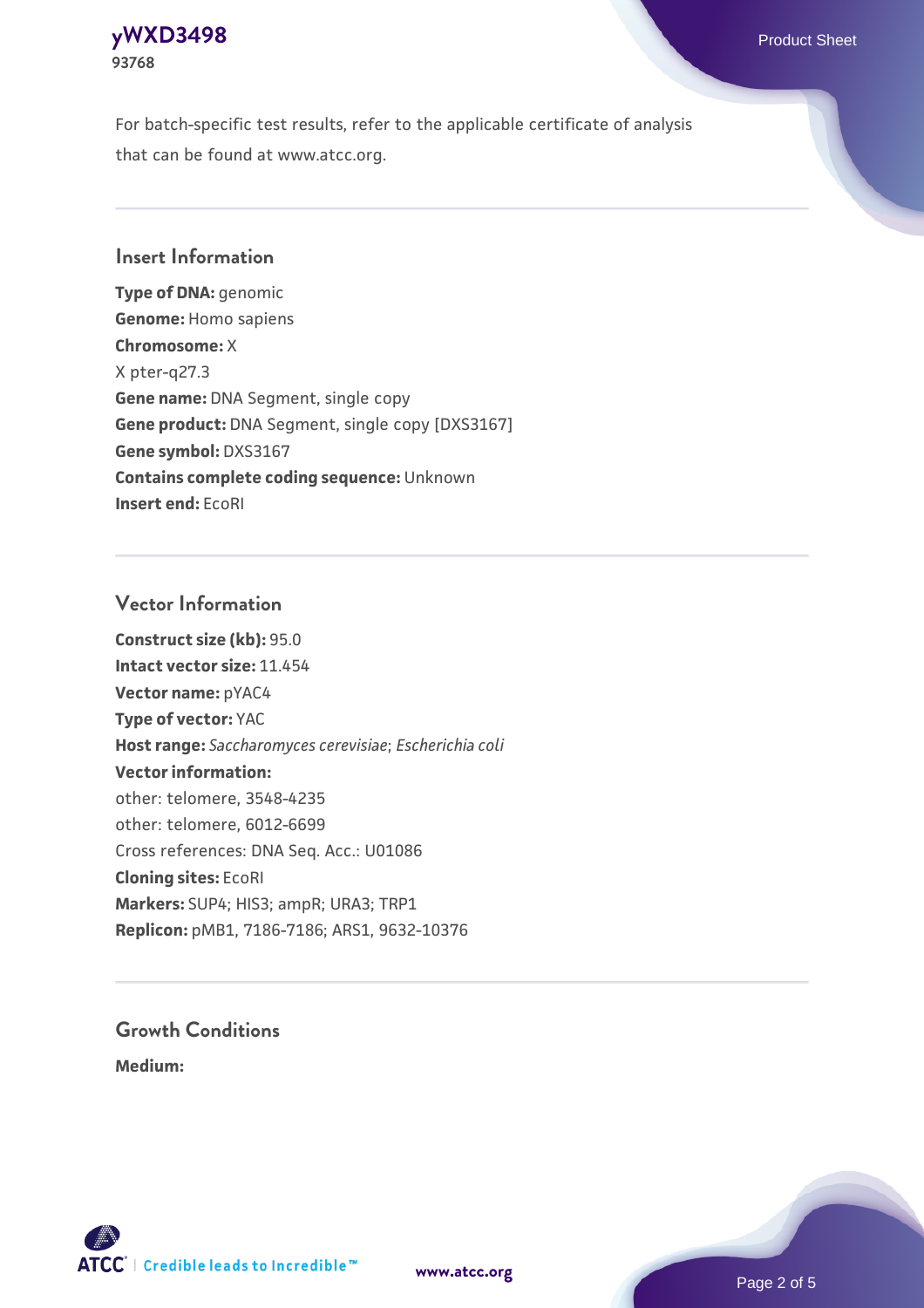#### **[yWXD3498](https://www.atcc.org/products/93768)** Product Sheet **93768**

[ATCC Medium 1245: YEPD](https://www.atcc.org/-/media/product-assets/documents/microbial-media-formulations/1/2/4/5/atcc-medium-1245.pdf?rev=705ca55d1b6f490a808a965d5c072196) **Temperature:** 30°C

#### **Notes**

More information may be available from ATCC (http://www.atcc.org or 703- 365-2620).

## **Material Citation**

If use of this material results in a scientific publication, please cite the material in the following manner: yWXD3498 (ATCC 93768)

## **References**

References and other information relating to this material are available at www.atcc.org.

## **Warranty**

The product is provided 'AS IS' and the viability of ATCC® products is warranted for 30 days from the date of shipment, provided that the customer has stored and handled the product according to the information included on the product information sheet, website, and Certificate of Analysis. For living cultures, ATCC lists the media formulation and reagents that have been found to be effective for the product. While other unspecified media and reagents may also produce satisfactory results, a change in the ATCC and/or depositor-recommended protocols may affect the recovery, growth, and/or function of the product. If an alternative medium formulation or reagent is used, the ATCC warranty for viability is no longer



**[www.atcc.org](http://www.atcc.org)**

Page 3 of 5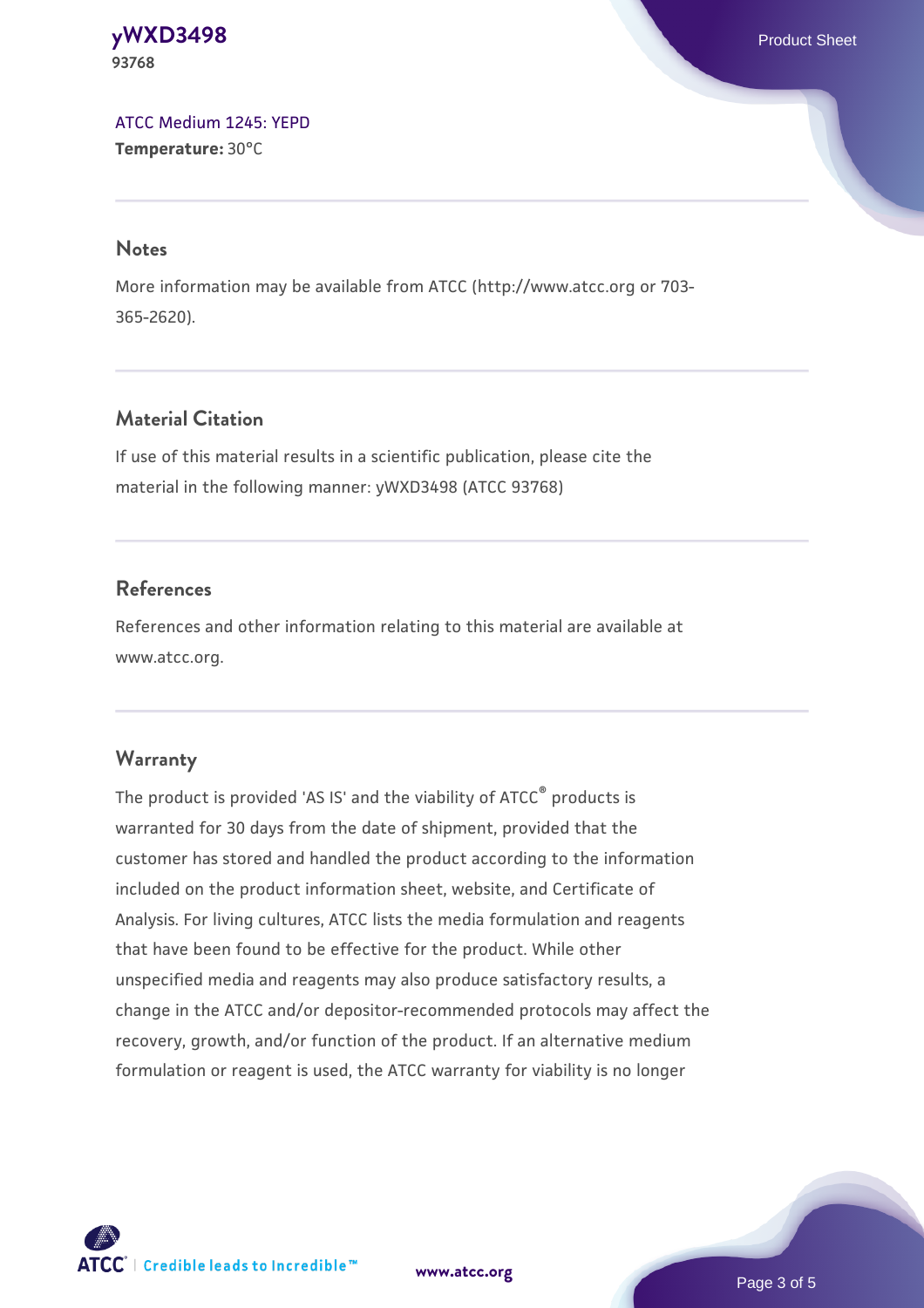**[yWXD3498](https://www.atcc.org/products/93768)** Product Sheet **93768**

valid. Except as expressly set forth herein, no other warranties of any kind are provided, express or implied, including, but not limited to, any implied warranties of merchantability, fitness for a particular purpose, manufacture according to cGMP standards, typicality, safety, accuracy, and/or noninfringement.

#### **Disclaimers**

This product is intended for laboratory research use only. It is not intended for any animal or human therapeutic use, any human or animal consumption, or any diagnostic use. Any proposed commercial use is prohibited without a license from ATCC.

While ATCC uses reasonable efforts to include accurate and up-to-date information on this product sheet, ATCC makes no warranties or representations as to its accuracy. Citations from scientific literature and patents are provided for informational purposes only. ATCC does not warrant that such information has been confirmed to be accurate or complete and the customer bears the sole responsibility of confirming the accuracy and completeness of any such information.

This product is sent on the condition that the customer is responsible for and assumes all risk and responsibility in connection with the receipt, handling, storage, disposal, and use of the ATCC product including without limitation taking all appropriate safety and handling precautions to minimize health or environmental risk. As a condition of receiving the material, the customer agrees that any activity undertaken with the ATCC product and any progeny or modifications will be conducted in compliance with all applicable laws, regulations, and guidelines. This product is provided 'AS IS' with no representations or warranties whatsoever except as expressly set forth herein and in no event shall ATCC, its parents, subsidiaries, directors, officers, agents, employees, assigns, successors, and affiliates be liable for indirect, special, incidental, or consequential damages of any kind in connection with or arising out of the customer's use of the product. While reasonable effort is made to ensure authenticity and reliability of materials on deposit, ATCC is not liable for damages arising from the misidentification or



**[www.atcc.org](http://www.atcc.org)**

Page 4 of 5